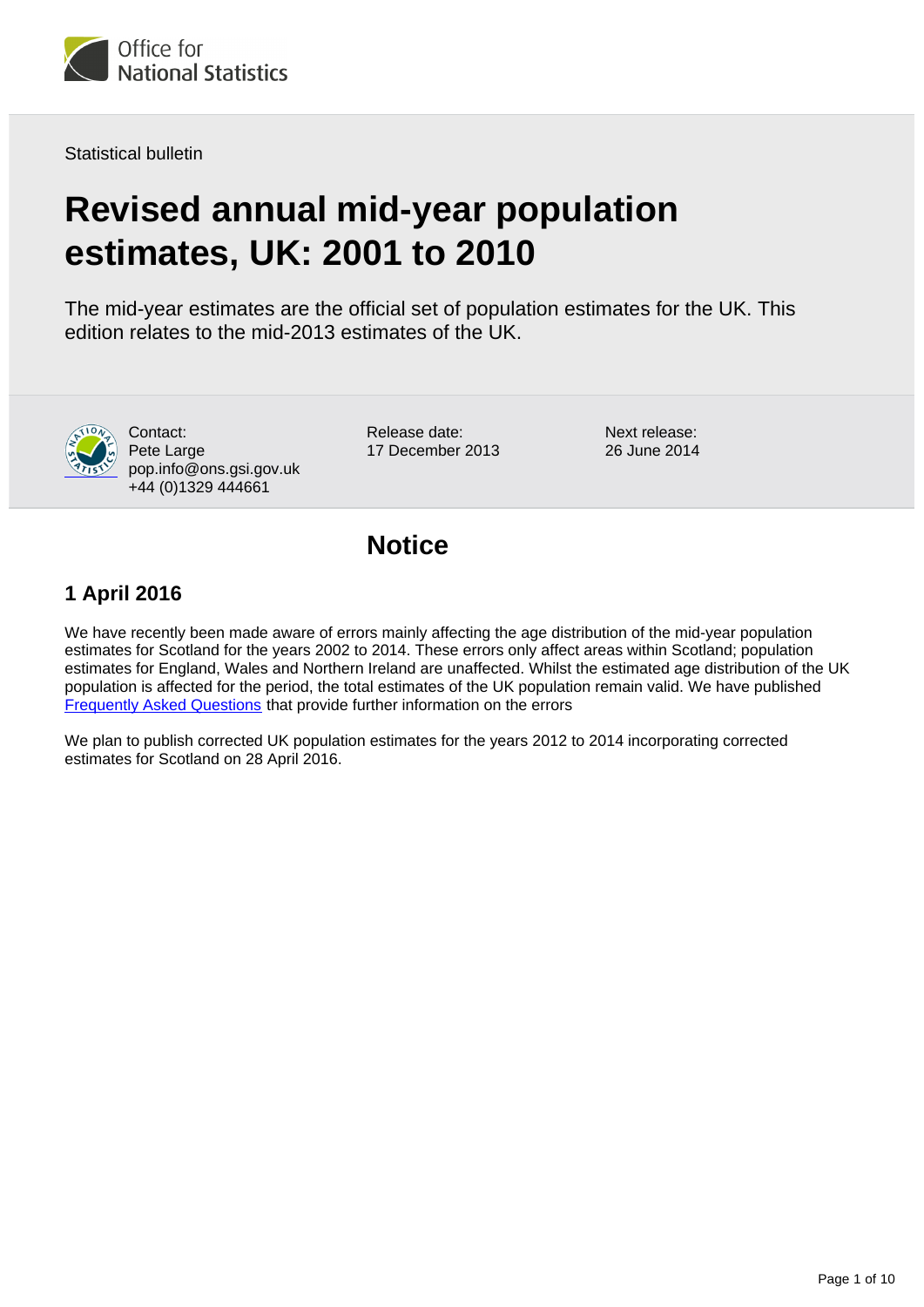## **Table of contents**

- 1. [Key points](#page-2-0)
- 2. [Summary](#page-2-1)
- 3. [Introduction](#page-2-2)
- 4. [Mid-2001 to mid-2010 UK population estimates](#page-3-0)
- 5. [Comparison of the mid-2001 to mid-2010 population estimates](#page-7-0)
- 6. [Publication schedule](#page-8-0)
- 7. Background notes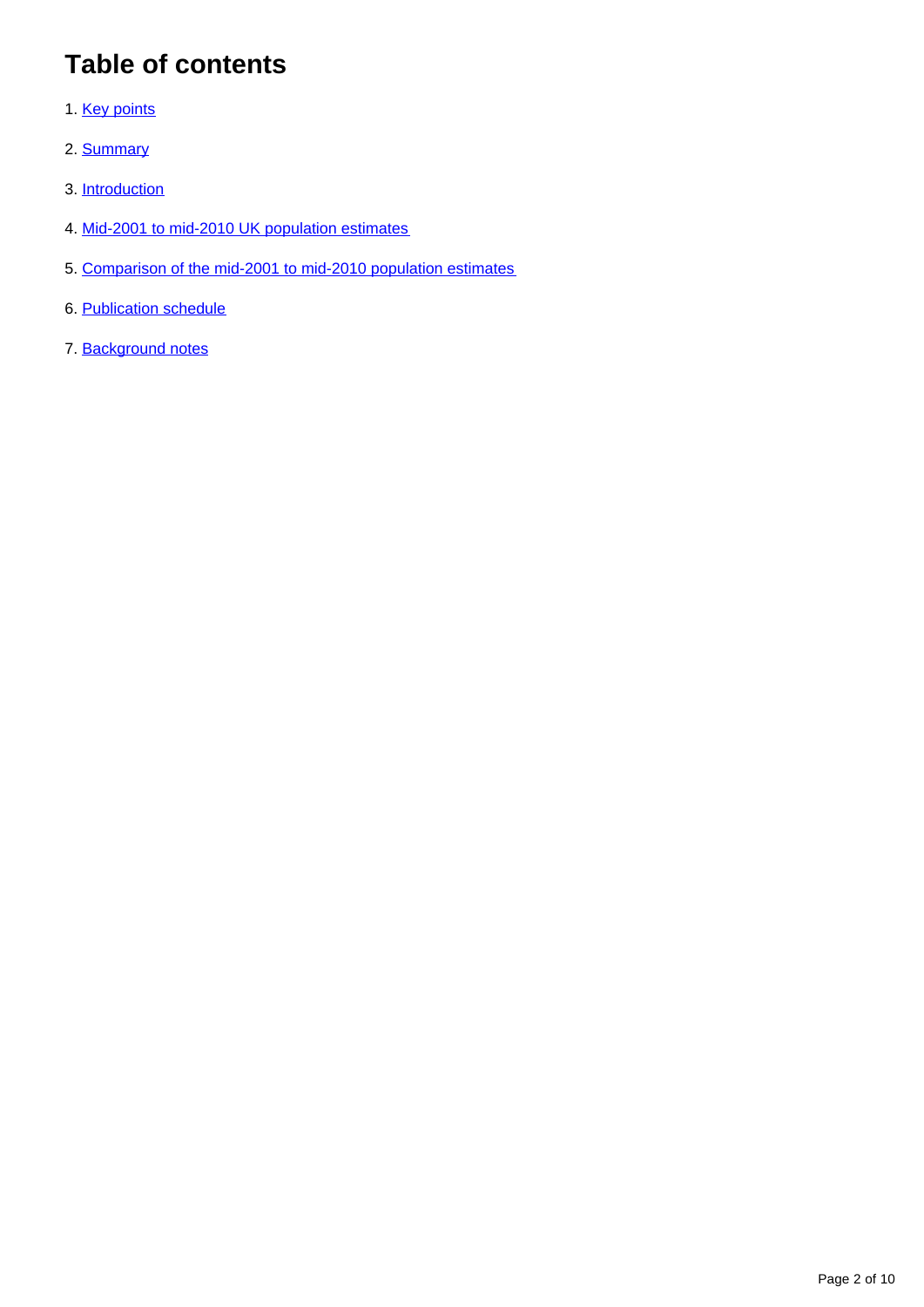## <span id="page-2-0"></span>**1 . Key points**

- The rebased population of the UK was estimated to be 62.8 million in mid-2010, up from the previously estimated figure of 62.3 million which was based on rolling forward the results of the 2001 Census. This represents a difference of 497,500 (0.8%) over the previous series estimates.
- The rebased estimated populations of the four constituent countries of the UK in mid-2010 were 52.6 million people in England, 5.3 million in Scotland, 3.0 million in Wales and 1.8 million in Northern Ireland.
- The population of the UK aged 65 and over increased by 0.9 million between mid-2001 and mid-2010. The population in this age group represented 16.4% of the total UK population in mid-2010, up from 15.9% in mid-2001. The fastest period of growth in this increase was between mid-2009 and mid-2010.
- The population increase of the UK in the period mid-2001 to mid-2010 was caused by there being 1.4 million more births than deaths (38% of the increase) and 2.1 million more international migrants arriving than emigrants leaving (56% of the increase).
- Over the period mid-2001 to mid-2010 the rebased estimated flow of international migrants to the UK was highest in the year to mid-2007 at 685,500. The highest estimated outflow for the period was during the year to mid-2009 at 407,500 emigrants.

### <span id="page-2-1"></span>**2 . Summary**

This bulletin presents the main messages shown by the revised 2001 to 2010 mid-year population estimates for the United Kingdom (UK), undertaken to align with the results of the 2011 Census. It provides information on the changing size and age structure of the population of the UK over this period and presents a consistent time series of population estimates for England, Scotland, Wales and Northern Ireland. Accompanying data is provided covering the period mid-2001 to mid-2012 including already published population estimates for mid-2011 and mid-2012. This bulletin has been updated to provide appropriate explanatory background information about the treatment of Northern Ireland migration data.

### <span id="page-2-2"></span>**3 . Introduction**

The mid-year estimates for mid-2001 to mid-2010, all published prior to 2012, have been adjusted to bring them into line with the official mid-2011 population estimates published earlier this year. These rebased mid-year estimates provide a time series of the population on 30 June of each year in the period. They are the official set of population estimates for the UK and its constituent countries, the regions of England and Wales and local authorities for this period. This publication relates to rebased mid-2001 to mid-2010 estimates of the UK and is collated from the estimates produced by the Office for National Statistics ([ONS\)](http://www.ons.gov.uk/ons/external-links/ons---search-definition-results/population-theme.html) for England and Wales, the Northern Ireland Statistics and Research Agency ([NISRA\)](http://www.ons.gov.uk/ons/external-links/devolved-admins/nisra/nisra---population-estimates.html) for Northern Ireland, and the National Records of Scotland [\(NRS\)](http://www.ons.gov.uk/ons/external-links/devolved-admins/scottish-government/scottish-government---mid-year-population-estimates.html) for Scotland. The timetables for population outputs are available for each country on their respective websites.

The official rebased mid-year estimates for the UK referred to in this bulletin build on the 2011 census based midyear estimates that were published on 8 August 2013. The mid-2001 to mid-2010 estimates have been updated to account for the differences observed between the former 2001 Census based series at mid-2011 and the 2011 Census based estimates. Population estimates for mid-2011 and mid-2012 have already been published and are used in this bulletin to put the estimates for mid-2001 to mid-2010 in context.

The rebased mid-year population estimates relate to the usually resident population. They account for long-term international migrants (people who change their country of usual residence for a period of 12 months or more) but do not account for short-term migrants (people who come to or leave the country for a period of less than 12 months).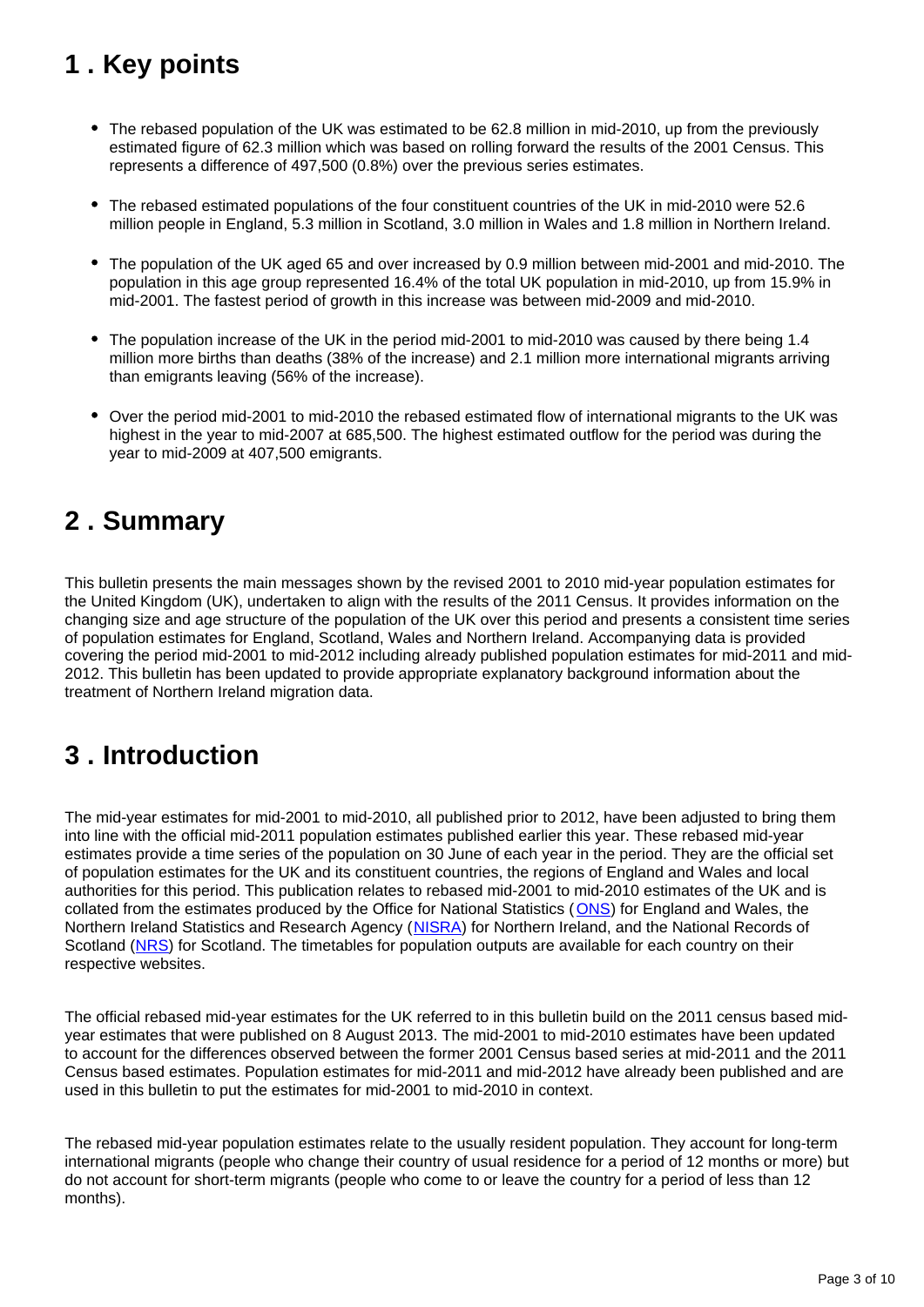The mid-year population estimates are essential building blocks for a wide range of National Statistics. They are used directly as a base for other secondary population statistics, such as population projections, population estimates for the very old and population estimates for small geographical areas. They are used for weighting survey estimates such as the Labour Force Survey and other social surveys to ensure that they are representative of the total population, and they are used as denominators for rates or ratios, for example in health and economic indicators. They are an important input for a wide number of economic and social statistics. Main users include central and local government and the health sector, where they are used for planning and monitoring service delivery, resource allocation and managing the economy. Additionally, they are used by a wider range of organisations such as commercial companies (for market research), special interest groups and academia as well as being of interest to the general public.

Further information on population estimates across the UK including methodology, quality and data sources is available in an [information note \(100.8 Kb Pdf\)](http://www.ons.gov.uk/ons/guide-method/method-quality/specific/population-and-migration/pop-ests/population-estimates-for-las/a-comparison-of-data-sources-and-methods.pdf).

### <span id="page-3-0"></span>**4 . Mid-2001 to mid-2010 UK population estimates**

The rebased mid-year population estimates series provide estimates of the size and composition of the UK population that are consistent with the results of the 2011 Census.

The population of the United Kingdom in mid-2010

The rebased estimate of the usual resident population of the UK in mid-2010 was 62,759,500. This was comprised of 52,642,500 in England, 5,262,200 in Scotland, 3,050,000 in Wales and 1,804,800 in Northern Ireland.

Figure 1 below shows the distribution of the estimated population between the four constituent countries of the UK for the entire period from mid-2001 to the latest available estimates at mid-2012.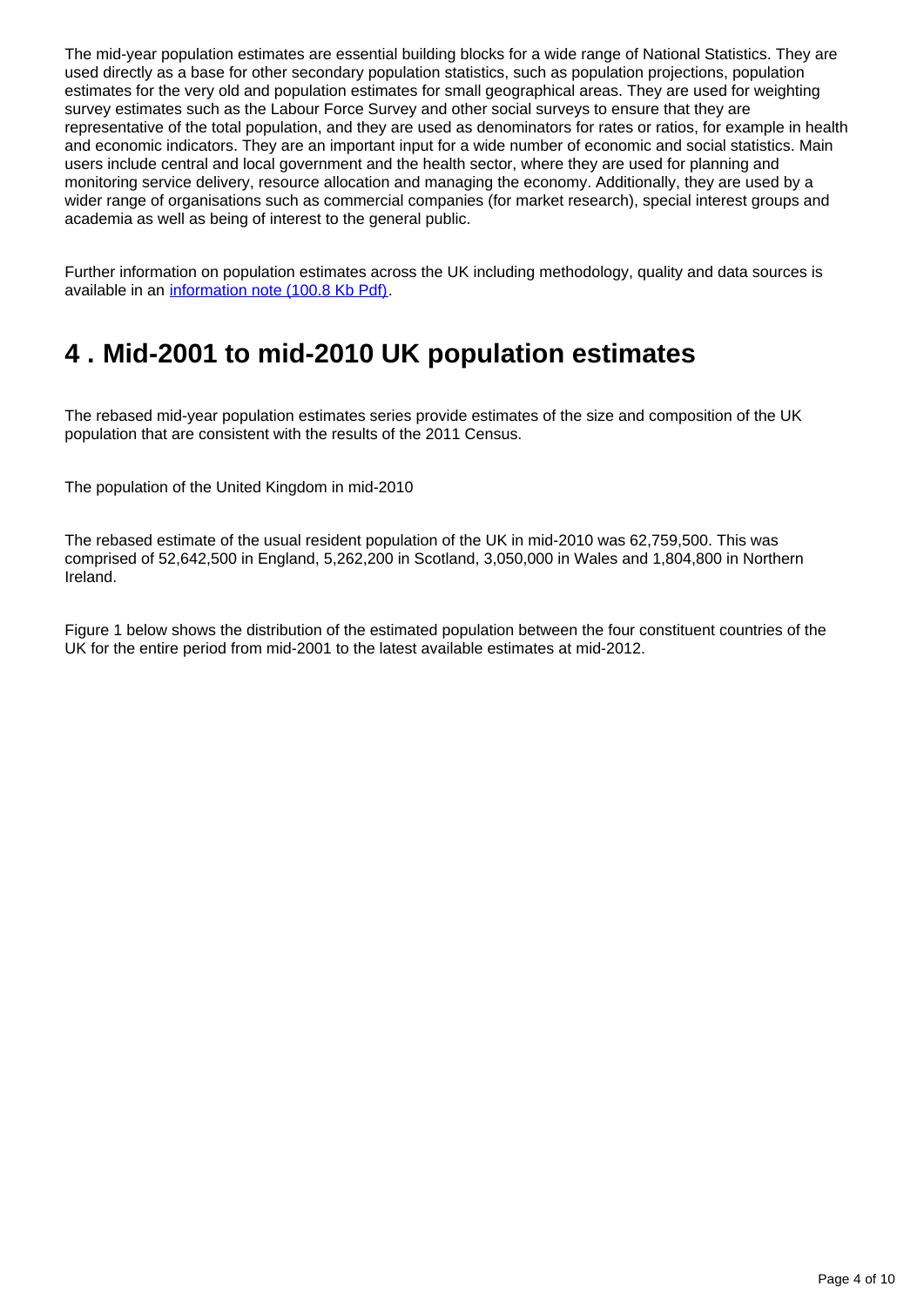#### **Figure 1: Mid-year population estimates for the United Kingdom by country, annual mid-2001 to mid-2012**

Figure 1: Mid-year population estimates for the United Kingdom by country, annual mid-2001 to mid-2012



#### **Source: Office for National Statistics, National Records of Scotland, Northern Ireland Statistics and Research Agency**

The estimated usual resident population of the UK increased by 3.6 million (6.2%) between mid-2001 and the year ending 30 June 2010; by 3.19 million (6.5%) in England, 198,000 (3.9%) in Scotland, 139,700 (4.8%) in Wales and 116,000 (6.9%) in Northern Ireland.

Annual population growth rates among the countries of the UK for the period since mid-2001 range from a high of 1.1% for Northern Ireland in the year to mid-2007 to only just above zero for Scotland in the year to mid-2002. Figure 2 shows the annual population change in more detail for the countries of the UK during the period.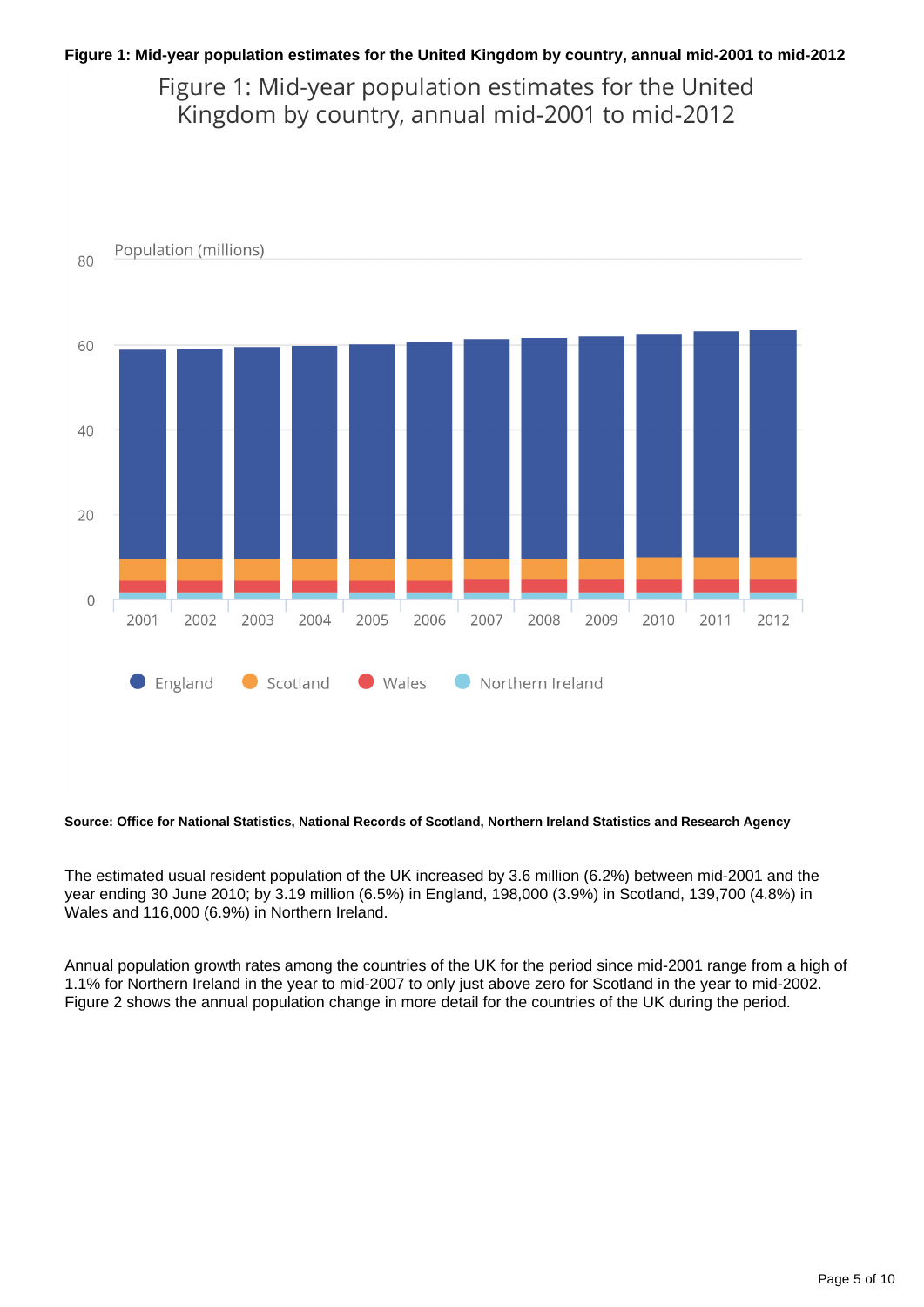#### **Figure 2: Percentage change in mid-year population estimates for constituent countries of the United Kingdom, annual mid-2001 to mid-2012**

Figure 2: Percentage change in mid-year population estimates for constituent countries of the United Kingdom, annual mid-2001 to mid-2012



#### **Source: Office for National Statistics, National Records of Scotland, Northern Ireland Statistics and Research Agency**

The rebased estimates show that the population of the UK within the period increased at its fastest in the year to mid-2008 with a growth of some 504,700 (0.8%) people. This growth has since been surpassed by the growth in the year to mid-2011 where a there was an increase of 525,700 (0.8%).

The annual change in the population of the UK by broad contributing reason is given in Figure 3.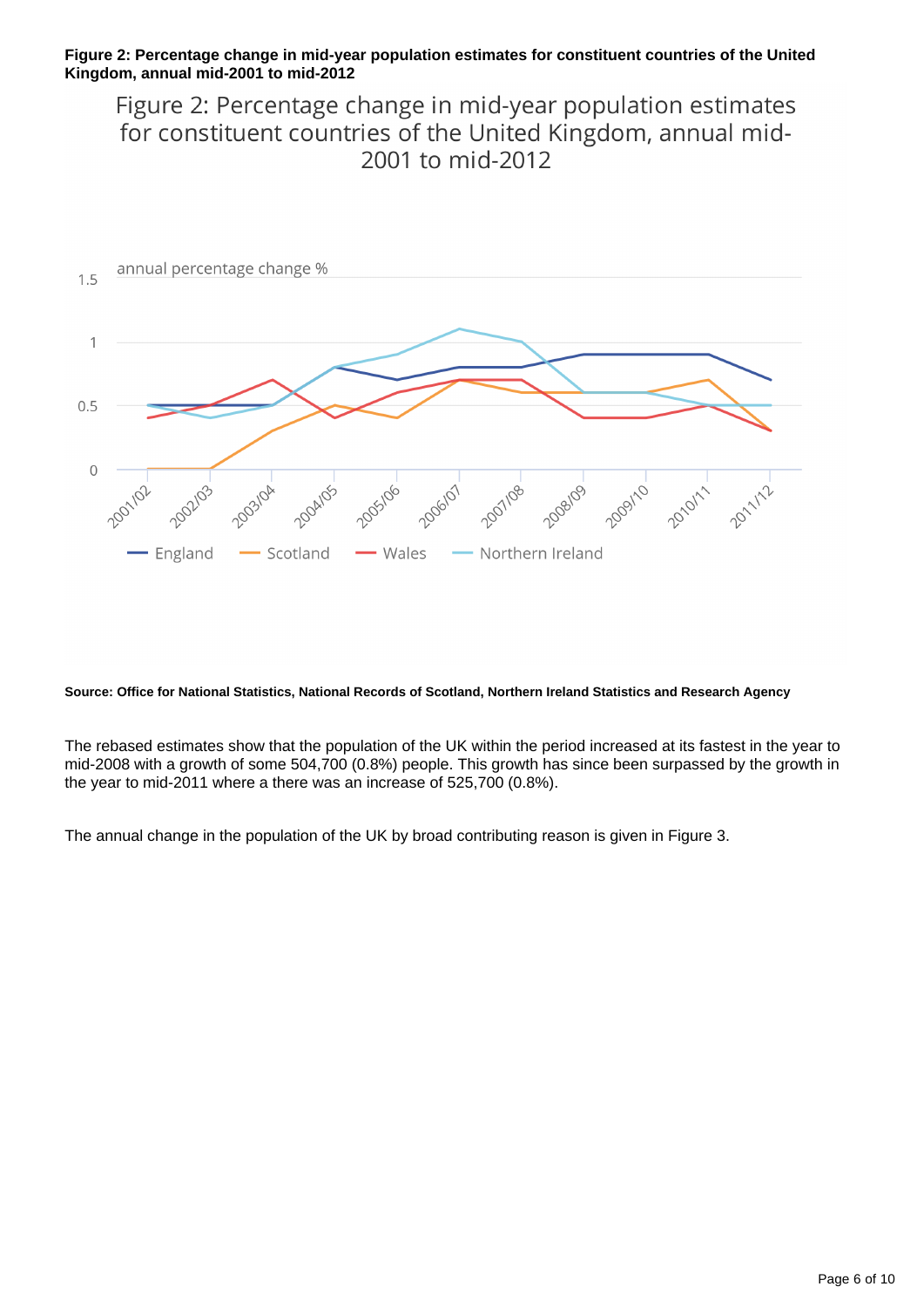#### **Figure 3: Annual change in mid-year population estimates for the United Kingdom, years ending mid-2002 to mid-2012**

Figure 3: Annual change in mid-year population estimates for the United Kingdom, years ending mid-2002 to mid-2012



#### **Source: Office for National Statistics, National Records of Scotland, Northern Ireland Statistics and Research Agency**

The contribution of net international migration to population change over the period can be clearly seen in Figure 3, making up more than half of population growth in the years ending mid-2002 to mid-2008. From mid-2009 to mid-2011 the contribution to population growth of net international migration and natural change - the balance of births minus deaths - was broadly equal.

The balance of births minus deaths has increased year on year over the period, and from contributing slightly more than 24% of population growth in the year ending mid-2002 contributed 49% of population growth in the year ending mid-2010. The latest estimates available show that in the year to mid-2012 the number of births was at a 40 year high.

It should be noted that the two net figures are not independent over time, as past immigrants contribute to the number of births and deaths in subsequent years.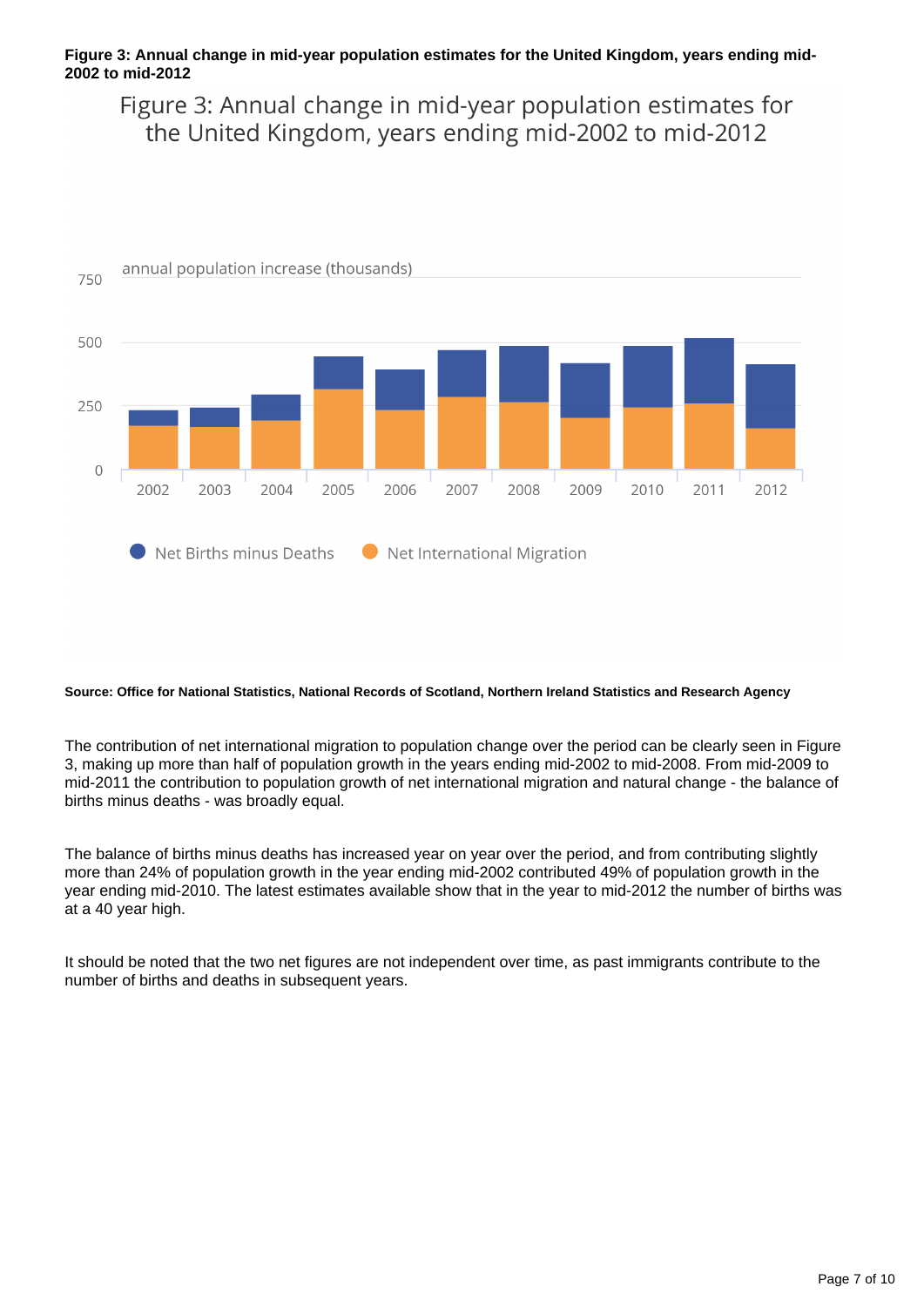### <span id="page-7-0"></span>**5 . Comparison of the mid-2001 to mid-2010 population estimates**

The population estimates described in this bulletin reflect the rebased populations as at 30 June mid-2001 annually to 30 June 2010 and include an estimate of the population change which occurred throughout this period. This series reflects the results of the three UK censuses performed in 2011. This release allows a consistent view of change at UK level to be made, including that between mid-2010 and mid-2011. For completeness and ease of reference population estimates for the UK for mid-2011 and mid-2012 are included in accompanying data.

Mid-year population estimates are derived through a process where the resident population is aged on, those born during the 12 month period are added to the population and those who have died are removed. The estimates take into account the movement of people coming to live in the UK and those leaving to live abroad (international migrants). On a regional level they also account for the movement of people between different areas of the UK (internal migrants). Internal migration includes both cross-border moves between the four countries of the UK and moves between local areas within each country. Details of the methods used to create the estimates of the UK are available in a separate [information note \(100.8 Kb Pdf\)](http://www.ons.gov.uk/ons/guide-method/method-quality/specific/population-and-migration/pop-ests/population-estimates-for-las/a-comparison-of-data-sources-and-methods.pdf).

More detail on the main components of population change over the period mid-2001 to mid-2010 is available in Table 1. There was a total of 6.6 million births and 5.2 million deaths during the nine year period, resulting in a population increase of approximately 1.4 million due to natural change - the balance of births minus deaths. Over the same period 5.4 million international migrants arrived in the UK and 3.3 million international migrants left the UK to live abroad. All of these changes combined resulted in a net increase in population of 3.6 million.

|                     |                                            |                              |                             |                  |                                     | (UIUUSAIIUS) |
|---------------------|--------------------------------------------|------------------------------|-----------------------------|------------------|-------------------------------------|--------------|
| Mid-Year<br>(Start) | Mid-Year Start Births Deaths<br>Population | International<br>Immigration | International<br>Emigration | Other<br>Changes | Mid-Year End Mid-Year<br>Population | (End)        |
| 2001                | 59,113.0663.3 601.5                        | 509.3                        | 335.2                       | 16.8             | 59,365.7                            | 2002         |
| 2002                | 59,365.7681.7<br>604.9                     | 525.1                        | 353.5                       | 22.7             | 59,636.7                            | 2003         |
| 2003                | 59,636.7707.1<br>603.3                     | 547.0                        | 352.7                       | 15.6             | 59,950.4                            | 2004         |
| 2004                | 59,950.4717.6 590.6                        | 666.3                        | 346.2                       | 15.9             | 60,413.3                            | 2005         |
| 2005                | 60,413.3734.2 575.3                        | 633.5                        | 399.0                       | 20.4             | 60,827.1                            | 2006         |
| 2006                | 60,827.1757.6 570.5                        | 685.5                        | 398.3                       | 17.7             | 61,319.1                            | 2007         |
| 2007                | 61,319.1790.5 569.9                        | 646.7                        | 379.8                       | 17.2             | 61,823.8                            | 2008         |
| 2008                | 61,823.8786.6<br>570.0                     | 612.1                        | 407.5                       | 15.4             | 62,260.5                            | 2009         |
| 2009                | 62,260.5796.8 553.4                        | 600.9                        | 356.5                       | 11.3             | 62,759.5                            | 2010         |

#### **Table 1: Components of population change, United Kingdom, annually mid-2001 to mid-2010**

Source: Office for National Statistics, National Records of Scotland, Northern Ireland Statistics and Research Agency

#### Notes:

1. International migration estimates will not directly match estimates of Long Term International Migration (LTIM). LTIM estimates have not been revised as a result of the 2011 Census. Refer to background note 9 for further detail.

2. Other Changes includes changes to the size of armed forces stationed in the UK, unattributed changes and rounding.

(thousands)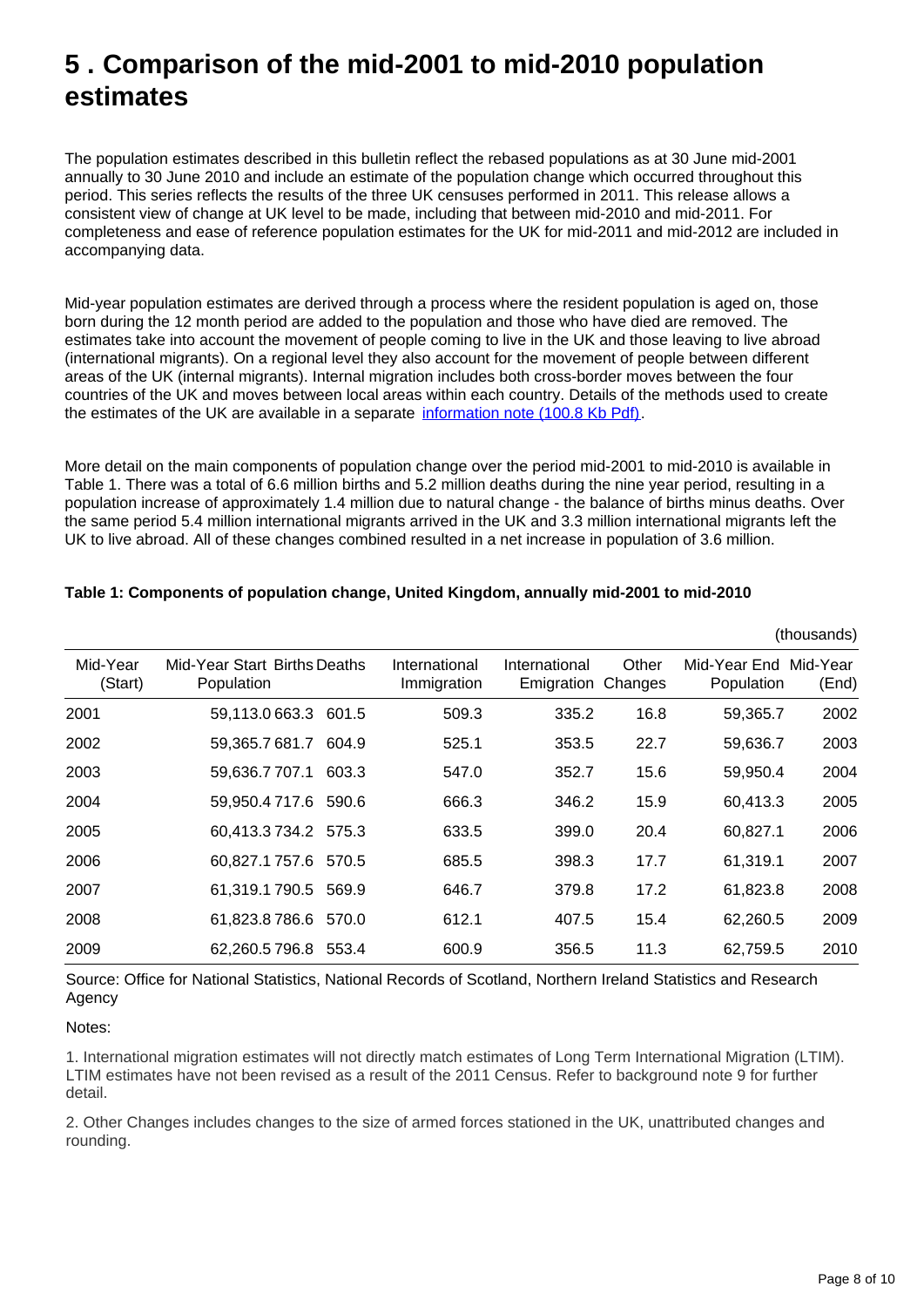### <span id="page-8-0"></span>**6 . Publication schedule**

This revised mid-2001 to mid-2010 release for the UK is the sixth ONS population estimates product to be published based on the results of the 2011 Census. Future releases of UK population estimates and projections in 2014 include:

- March 2014: National Population Projections 2012-based reference volume: Series PP2;
- March 2014: Revised Small Area Population Estimates for the period 2001-2010 Northern Ireland;
- March 2014: National Park Population Estimates (experimental) England and Wales- Mid-2002 to Mid-2010 revised;
- March-April 2014: Population Projections for Scottish Areas 2012 based Sub-National Population Projections;
- Spring 2014: 2012-based population projections for areas within Northern Ireland;
- April 2014: Mid-2013 Population Estimates Scotland;
- May 2014: Population Projections for Scottish Areas 2012 based Sub-National Population Projections;
- May-June 2014: Sub-national population projections 2012-based projections England; and
- June 2014: Population Estimates for UK, England and Wales, Scotland and Northern Ireland Mid-2013.

Dates given here are provisional. Any changes or confirmation of dates will be announced on the UK statistics [Publication Hub release calendar](http://www.ons.gov.uk/ons/external-links/stats-authority/publication-hub-release-calendar.html).

### **7. Background notes**

- 1. National Statistics are produced to high professional standards set out in the Code of Practice for Official Statistics. They undergo regular quality assurance reviews to ensure that they meet customer needs. They are produced free from any political interference.
- 2. An **[Overview of Population Statistics](http://www.ons.gov.uk/ons/guide-method/method-quality/specific/population-and-migration/an-overview-of-ons-s-population-statistics/index.html)** is available on the ONS website.
- 3. Mid-2002 to mid-2010 revised population estimates data for England and Wales are available at subnational level on the [ONS website](http://www.ons.gov.uk/ons/rel/pop-estimate/population-estimates-for-england-and-wales/mid-2002-to-mid-2010-revised--subnational-/stb---mid-2002-to-mid-2010-subnational-population-estimates-revised.html).
- 4. Mid-2002 to mid-2010 population estimates data for Scotland are available on the [NRS website](http://www.ons.gov.uk/ons/external-links/devolved-admins/scottish-government/scottish-government---mid-year-population-estimates.html).
- 5. Mid-2001 to mid-2010 population estimates data for Northern Ireland are available on the [NISRA website](http://www.ons.gov.uk/ons/external-links/devolved-admins/nisra/nisra---population-estimates.html).
- 6. Mid-2011 and mid-2012 UK population estimates are also available on the **ONS website**.
- 7. Detailed population estimates for England and Wales for mid-2012 are available on the **[ONS website](http://www.ons.gov.uk/ons/rel/pop-estimate/population-estimates-for-england-and-wales/mid-2012/index.html)**. Published tables include population by single year of age and sex; region and local authority; and detailed components of population change. Unformatted tables to enable re-use of the data are also published for local authorities by single year of age and sex.
- 8. An information note describing the methodology used to create the UK population estimates and differences in approach within the UK is available.
- 9. Note that separately published estimates of [Long Term International Migration](http://www.ons.gov.uk/ons/external-links/ons---search-definition-results/international-migration.html) (LTIM) will not directly match the international migration estimates presented in this release. LTIM estimates have not been revised as a result of the 2011 Census. ONS has published the preliminary findings of a [review \(37 Kb Pdf\)](http://www.ons.gov.uk/ons/guide-method/method-quality/specific/population-and-migration/international-migration-methodology/quality-of-long-term-international-migration-estimates-from-2001-to-2011.pdf)